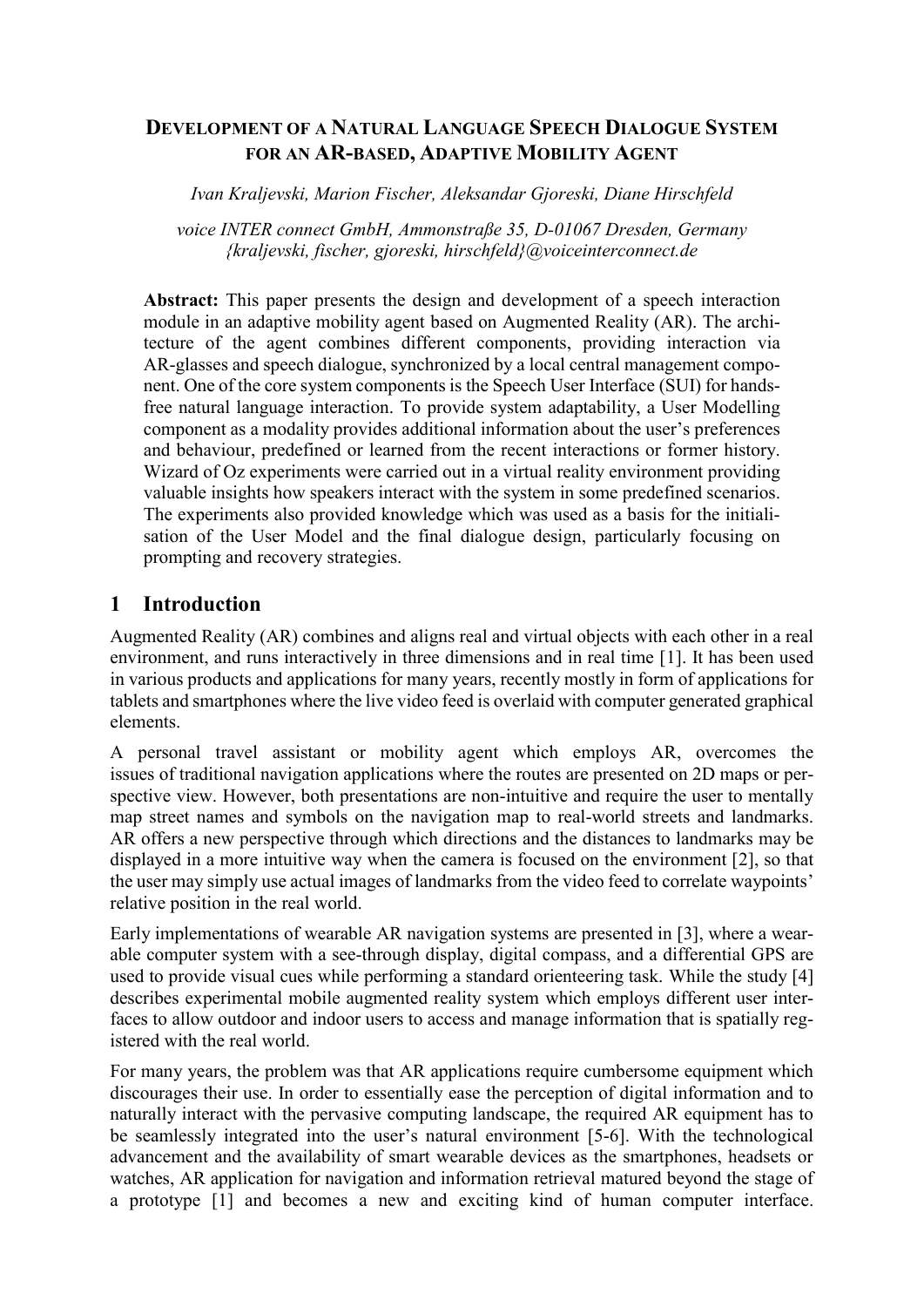An AR mobility agent supports the users in various situations they are facing while travelling to a specific destination. Its tasks include outdoor/indoor routing and navigation, search and information retrieval for routes and points of interest, timetable information and notifications, current traffic conditions, exchanging means of transportation, reporting unexpected changes of the planned route (delays, accidents, traffic jams, cancelled flights, etc.) and many others.

In order to achieve the above mentioned functionality in real time, such system should take advantage of local and remote services and derive higher-order knowledge to notify the user via audio-visual feedback or adapt the current behaviour of the system. Since AR no longer takes place only in two-dimensional space, but in three-dimensional space through the placement of 3D holograms (also called "mixed reality"), development of innovative interaction techniques is necessary. Many of the AR headsets are controlled by integrated basic gesture recognition and if the hands have to remain free for other tasks, then voice control is an adequate alternative.

In this paper, we present the process of design and development of a speech interaction module in an AR-based, adaptive mobility agent, within the RadAR $+$ <sup>1</sup> project. The architecture of the agent combines separate services, including hands-free interaction via AR headset and a speech dialogue.

# **2 Speech User Interface**

One of the core system components is the Speech User Interface (SUI) providing hands-free natural language interaction. SUIs have already found their way into various products. They typically contain Automatic Speech Recognition (ASR) module which estimates set of word hypotheses that best fit a given speech signal according to acoustic and language models. Natural Language Understanding (NLU) module attempts to extract the meaning and the information contained in the uttered phrase. The Dialogue Manager (DM) component controls the dialogue flow with the user and decides what information is presented as a feedback.

Implementing such functionality and quality of interaction on a mobile device is a challenge due to non-permanent connection to remote speech services and limited computational resources. To provide an acceptable user experience, the SUI has to employ robust hybrid ASR with low computational and storage footprint, equally capable of reliably interpreting semantics both locally and remotely.

In the assumed scenarios, the system will be used in outdoor and indoor spaces with a significant presence of background noise, where the user presumably might be under stress and interacting using spontaneous speech (Lombard effect, hyper-articulation, hesitations, breathing, etc.). Therefore, the DM has to be able to handle possible miscommunication by employing adaptive management strategies, using confirmations and error recovery. Also, it has to be able to resolve deictic expressions, pronouns, other anaphora and ellipsis by using other available modalities, like for example the User Model (UM).

#### **2.1 System Architecture**

 $\overline{a}$ 

The concept involves real-time exchange of multimodal data provided by many elementary sensors/services, therefore communication protocols as found in Internet of Things (IoT) are suitable for lightweight message transfer. Different modules and services distributed over a range of devices (headset, smart glasses and smartphone) interact by exchanging Message Queuing Telemetry Transport (MQTT) messages over a Hub infrastructure (the MQTT broker). The system architecture is presented on Figure 1.

<sup>1</sup> Reiseassistenzsystem für dynamische Umgebungen auf Basis von Augmented Reality - http://radarplus.de/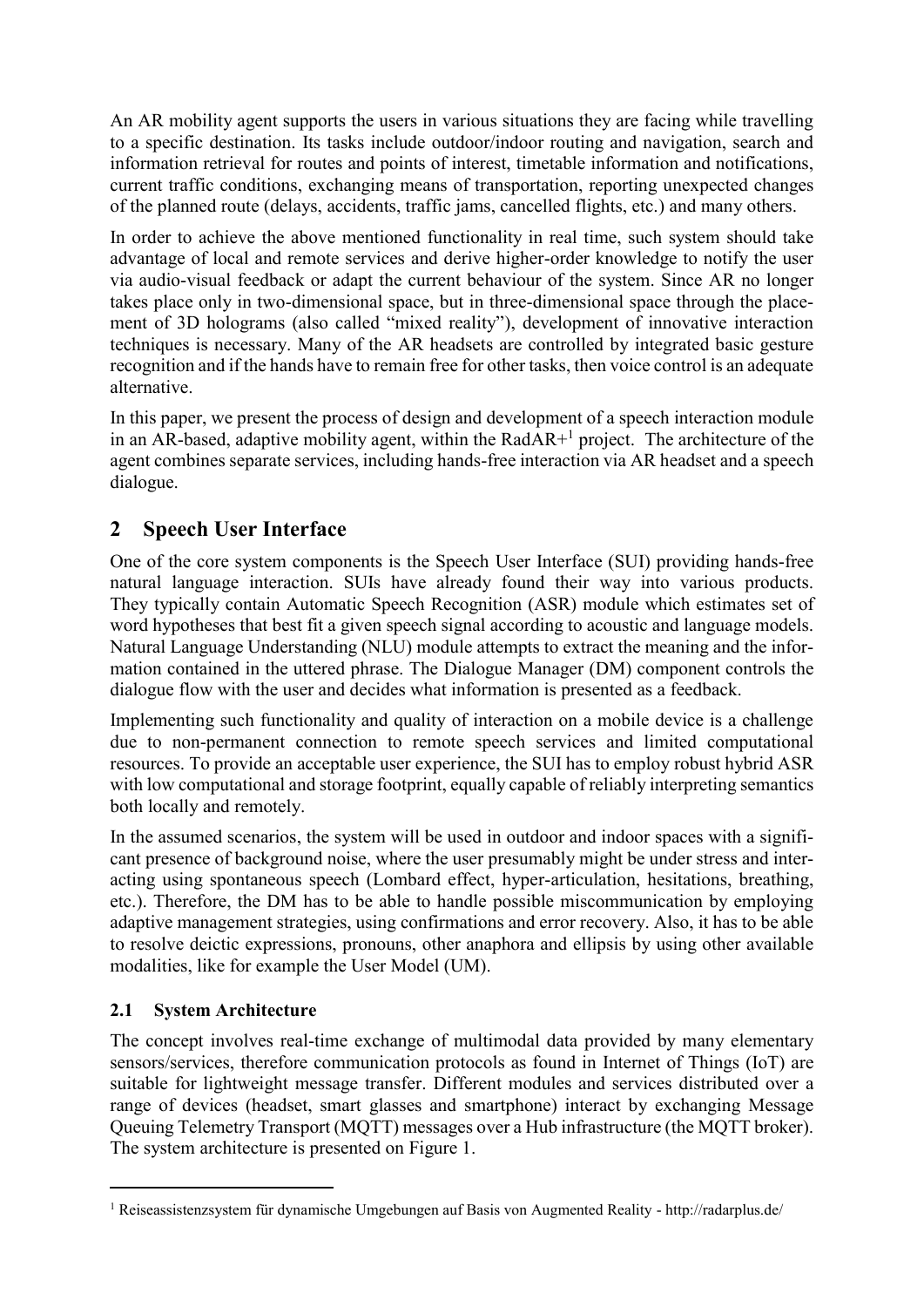

**Figure 1.** The overall system architecture and the communication between the components

A component sends data with a predefined topic to the MQTT broker which broadcasts it further to the subscribed components. The SUI is handling the incoming messages for the subscribed events. In the case of speech interaction, it will start the dialog to collect information and broadcast back a message with the speaker's intention and corresponding slot values. Based on this modular architecture, the system can be easily adapted and extended by activating/deactivating components which are not necessary or permitted in some particular situations (visual input at airport security checks) or are not available at the moment (no network connectivity).

# **3 WOz Experiments**

In order to collect data and simulate the human-computer interaction in reality, Wizard of Oz (WOz) experiments were carried out in a VR environment, providing valuable insights how speakers interact in some predefined scenarios while covering complete system's functionality. The preliminary investigations using online questionnaires yielded general directions about the preparation of the WOz experiments from the aspect of the users' expectations. Preliminary evaluations [7] with limited SUI functionality involving 12 participants were the basis for the preparation of more complex and elaborate WOz experiments.

The scenarios were based on a predefined list of system's functions described by specific semantic categories like location, time information, mean of transport, points of interest, etc. The experiments also provided a significant amount of multi-modal data, which in the case of the speech interface component is used for creation and optimization of the recognition resources - statistical language models (SLM) and the rule based semantic parser (SEM). The knowledge which was used as a basis for the initialisation of the User Model and the final dialogue design, particularly focusing on prompting and recovery strategies, was also derived from the recorded speaker-system dialogue flow.

#### **3.1 Preparation**

To cover all system functions including specific semantic categories, different scenarios were defined. The test scenarios contain tasks the user should fulfil like: discovering the basic functions of the SUI, starting a navigation, asking for help and reacting to system provoked errors and miscommunication. Using a custom WOz tool these scenarios were described as complete dialogues with corresponding prompts to elicit responses from the speaker, confirm his intentions and handle misrecognitions, allowing simulation of a real speech interaction.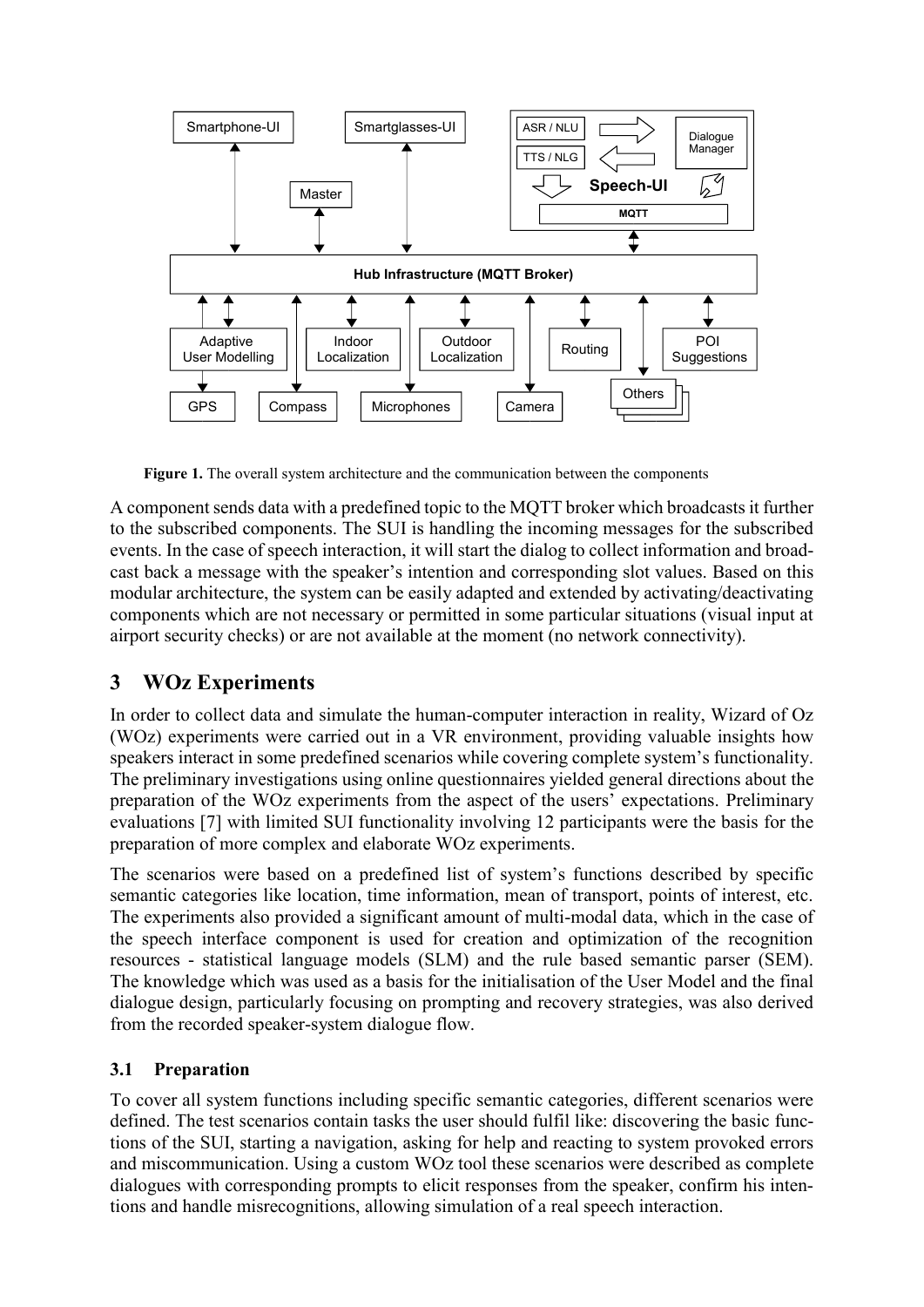In addition, a questionnaire was created which had to be answered by the participants after completion of the WOz experiments. This questionnaire should pinpoint the possible issues and problems of the speech dialogue system according to the users' expectations in order to improve the human-computer interaction.

Some studies showed, that despite the fact more and more people use speech assistants, the percentage of the voice queries is still rather small (only 20% of queries using Google Voice) [8]. On the other hand, sources reported that 62% used speech interface (commands and searches) at least once in their life, most of them on a smartphone (60%) or navigation device (28%). However, people tend to use voice assistants even less in public and crowded areas, as also reported in [9], mainly due to degradation of speech recognition performance and privacy issues.

To get the advantage of the WOz experiments and to make the later evaluation easier, the sessions and the questionnaire answering stage were audio and video recorded. Simultaneously, the actions of the wizard operating the WOz tool were logged for later dialogue flow analysis. For the WOz experiments, 22 German native male and female speakers between 19 and 67 years of age were recorded.

#### **3.2 Experiments**

The WOz experiments took place in a VR environment at the premises of Human-Machine Systems Engineering Department at the University of Kassel. The participants were placed in a room-sized cube called CAVE (Cave Automatic Virtual Environment) where projectors are directed to at least three up to six walls (Figure 2). The projection simulated a virtual train station with rail tracks, trains, people, shops and restaurants, respectively. Sounds and noise of a real train station were fed into the simulated environment to enhance participant's experience. During the WOz experiments, the participants used an AR-headset (Microsoft HoloLens) to get information about timetables, POI-lists and navigation details. The participant had to solve a set of tasks presented by the moderator.



Figure 2. The view of the CAVE room: a. the wizard console, b. participant during a session

The wizard simulated the Speech User Interface by answering the user input with the help of a WOz tool. Miscommunication was simulated by embedding error speech prompts of the following categories: substitution: wrongly recognized parameters; insertion: confirmation of non-uttered sentences and deletion: request to repeat the last sentence.

The error prompts were not triggered automatically, but manually by the wizard. However, not all planned error prompts were played since the actual dialogue flow never reached intended states where the errors should be introduced.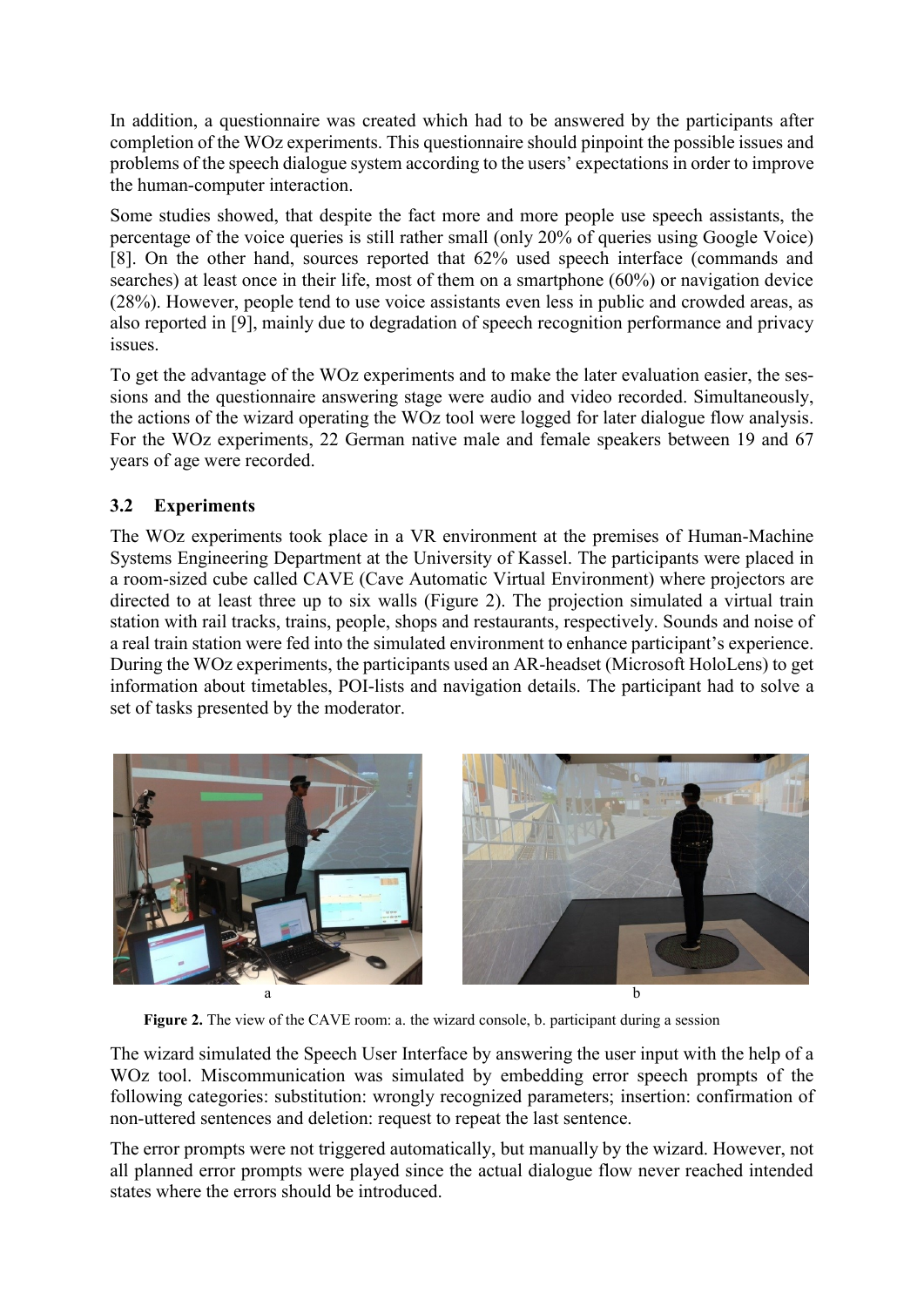#### **3.3 Transcriptions**

The tasks presented in the experiment were aimed to develop Natural Language Understanding (NLU) resources for the speech dialogue, not only regarding speech recognition models but also to improve the audio feedback by carefully designed speech prompts. The speech was segmented and orthographically transcribed by a native speaker, producing detailed descriptions of dialogue flows for each scenario.

Since the participants used spontaneous speech and almost always different sentence constructions or requests to fulfil the same tasks, the transcription process could not be easily automated. Specific recommendations for transcribing were introduced in order to annotate the speaker's intention according the predefined set of tasks described by intents and slots (Table 1). Sometimes, the utterance could be annotated with more than one intent and different slots. The orthographically transcribed recordings along with the semantical annotations were used to improve and optimize the NLU capabilities in order to reflect the real world human-system interactions.

| Spoken utterance                                                        | <b>Annotated utterance</b>                                                                                                                                                            |  |  |  |
|-------------------------------------------------------------------------|---------------------------------------------------------------------------------------------------------------------------------------------------------------------------------------|--|--|--|
| Ich möchte bitte nur wichtige Infor-<br>mationen zu meiner Reise sehen. | <intent:user model="" set=""><br/>Ich möchte bitte nur <value:wichtige><br/><name:informationen> zu meiner Reise<br/>sehen.</name:informationen></value:wichtige></intent:user>       |  |  |  |
| Ich möchte nach Bremen äh nach Kiel<br>Hauptbahnhof über Bremen.        | <intent: general="" request="" routing=""><br/>Ich möchte nach Bremen äh nach<br/><destination: hauptbahnhof="" kiel=""><br/>über <via:bremen>.</via:bremen></destination:></intent:> |  |  |  |

|  |  |  |  | Table 1. Examples of speaker requests and the corresponding transcription from WOz experiments |
|--|--|--|--|------------------------------------------------------------------------------------------------|
|  |  |  |  |                                                                                                |

The following analysis of the questionnaire found out, that during a navigation 36% of the users want to have speech output only if navigation direction changes against 64% that do not want any speech output at all. In the case of a selection list - like choice of different routes for navigation - 41% of the participants prefer presenting the list via speech and AR output, but 59% prefer just AR output. To select one of the navigation alternatives, 45% of the participants would use the speech input, 41% used gazing and 14% gesture. Therefore SUI implementation in an AR based mobility agent is not a trivial task and should be highly adaptable to the current context and user's preferences or behaviour.

# **4 NLU Speech Dialogue**

It was evident from the results of the WOz tests that the speakers prefer to use a natural way to interact by combining speech with other input modalities. They mostly interacted with the system using unrestricted spontaneous speech. This imposed problems to be addressed, particularly deictic expressions, anaphora, named entity detection, word sense disambiguation, segmentation, etc. These are not easy to resolve, particularly in case of an embedded system with restricted computational resources and non-permanent network connection. In order to provide a high level of NLU interaction, to resolve ambiguity and identify the user's intention, cloud voice services could be employed as a fall-back solution. They provide unparalleled performance in the contrast of domain restricted embedded speech recognition, but in this case they are not always available.

Given the nature of the tasks defined for the mobility agent as, for example, routing and navigation, the system has to be able to identify complex surface expressions and map them to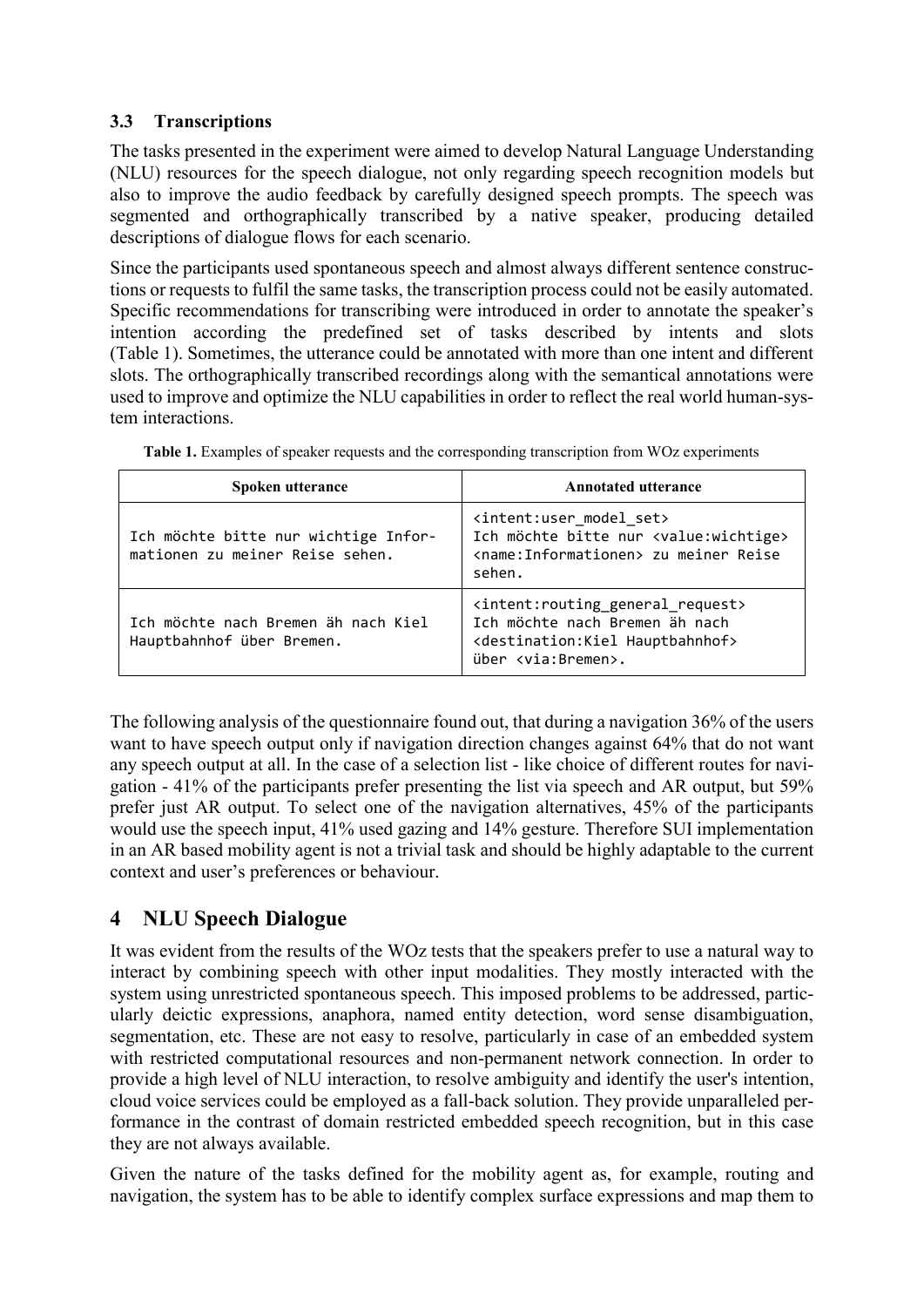a particular meaning. For example, non-complete location descriptions in arbitrary order (e.g. only the street name of the current city, without the house numbers, etc.) which could be interpreted as more than one speaker's intention. Such functionality is not possible to achieve by employing handcrafted context-free grammars (CFG), on the other hand a statistical language model of an in-domain text corpus will not cover all the possible sentence constructions (missing flowery phrases, slot synonyms, etc.) without additional effort for adaptation. Additional problem is creating syntax parsers with semantical rules to provide a frame output containing user's intention with its corresponding functional entities (slots).

A common solution is to use word-class language modelling where the classes correspond with the intention slots as defined in the dialogue specification. A word class could be described not only as a list of class elements, but also by a more complex definition, like CFGs or large lists of hierarchically dependent fields (e.g. location addresses, or public transport stations, etc.).

The dialogues are designed using custom (vicDM-Designer) modelling toolkit by defining a list of intents, representing the tasks to be fulfilled by the SUI component of the AR mobility agent, which are compatible with the intents of the other system's components (GUI, AR). Each intent encompasses a number of slots to be filled in order to complete the task. The slots are defined as a list of elements where each has a language specific (in this case German) canonical form and optionally a list of synonyms. Alternatively, a slot could be defined by external pre-build grammars with more complex rules, e.g. for handling numbers, time and date or location (destination, origin) in the format of hierarchically dependent fields (city, address, numbers).



Figure 3. Automatic generation of the speech recognition resources from a dialogue model

The intents are additionally described by example sentences with tagged slots and functional words. These serve as input for automatic generation of the language resources: in-domain textual corpus, word class lists, generated and prebuilt external grammars (Figure 3), which are the basis for building of the SLM and the SEM components (Table 2).

**Table 2.** Examples of: text corpus (left), ARPA LM (right top) and semantic rules (right bottom)

| Ich möchte TIME von ORIGIN zum DESTINATION<br>lIch will nach DESTINATION<br>Ich möchte zu DESTINATION                            | nach DESTINATION<br>-0.1890562<br>nach DESTINATION über<br>$-1.106165$<br>$-0.6538671$<br>zu DESTINATION<br>zum DESTINATION<br>$-0.8196934$                                                                                                                                                                                                                                                |
|----------------------------------------------------------------------------------------------------------------------------------|--------------------------------------------------------------------------------------------------------------------------------------------------------------------------------------------------------------------------------------------------------------------------------------------------------------------------------------------------------------------------------------------|
| Ich würde gern von ORIGIN nach DESTINATION<br>Aber ich möchte über VIA<br>Aber über VIA<br>lIch möchte nach DESTINATION über VIA | <routing general="" request="">:<br/><math>@*</math> <time> (von) <origin> (zum) <destination> <math>@*</math><br/>(nach) <destination> @*<br/><math>@*</math> (von) <origin> (nach) <destination> <math>@*</math><br/><math>@*</math> (nach) <destination> (über) <via> <math>@*</math>)</via></destination></destination></origin></destination></destination></origin></time></routing> |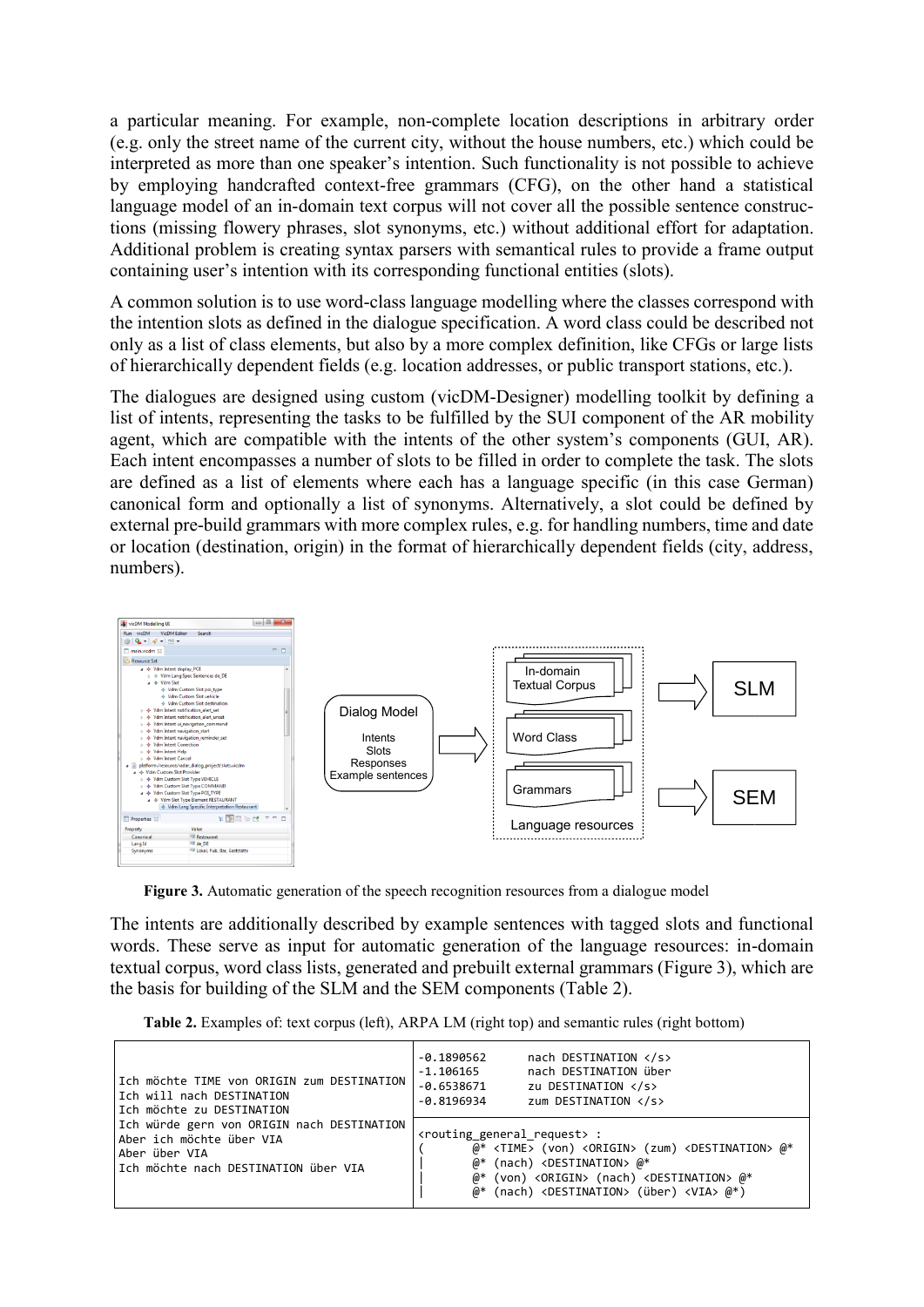With the created SLM+SEM resources the SUI is capable to recognize spontaneous speech and correctly identify the intentions along with the slot values. The performance will be improved by providing a larger set of example sentences and avoiding ambiguities by careful definition of intents.

A prototype system will be used in real world trials to collect additional speech data and to identify out of the vocabulary and out of domain utterances. Those can be identified by a presence of recovery dialogue turns, low confidence recognition results or absence of semantic interpretation. Such utterances are valuable input for continuous expansion and optimization of the dialogue model and he language resources.

## **5 User Model**

In order to achieve system adaptability and to resolve unspecified user input, a User Modelling (UM) component as a modality provides additional information about the user's preferences and habits. They could be predefined or learned both from the recent interactions and from long term history. Adaptation to a user, situation and dynamically changing domains is possible.

The user modelling has been a field of research for a relatively long time [10]. There are many commercial systems deployed years ago profiling their users and giving them recommendations. Online shops are one example where this kind of systems are widely deployed. But not much of the research of user modelling has been applied to speech dialogue systems [11-12].

As the systems that include user modelling usually collect large amounts of data, the data processing is traditionally done on powerful servers. Storing user's information on a remote server leads to privacy issues and discourage the users of using some of the system features [13]. Because in the RadAR+ project user privacy is taken very seriously the whole knowledge about the user is stored locally, on the user's own device. This way, extracting knowledge from the user interactions on isolated embedded or mobile device becomes an important challenge for the system implementation. The vast majority of the current research is not considering these constraints, making the years-old, already proven concepts hard to apply.

When one system with a centralized knowledge database has multiple users, it might be able to extract additional information from the group of users and share the knowledge between them, speeding up the time to learn each user's characteristics. In local embedded or mobile systems there is usually only one user and this kind of help for the knowledge extraction is not available to the system.

To get some insights into the user's habits in an isolated system and avoid cold start, questionnaires before the first system usage are introduced. Data from a questionnaire can be expected to be much more reliable than the learned, implicitly given knowledge. Initialising the User model in this way takes considerable effort on the first start, and might not be acceptable to many users. The learning in this system is designed to be transparent to the user and not to take any unnecessary actions.

The system offers recommendations for route changes, POI to bridge waiting times, and completes underspecified user input by querying earlier user actions and successfully completed transactions. According to earlier user actions and habits the system can make suggestions.

How to present system recommendations via speech interface is a challenge. GUI-based systems are usually giving suggestions slightly out of focus of the main activity, so even if the recommendations are not correct, the user can ignore them and continue with the main activity. In speech dialogues, all information is in the focus. A special care needs to be taken so only the most probable recommendations to be presented, without interrupting the current activity.